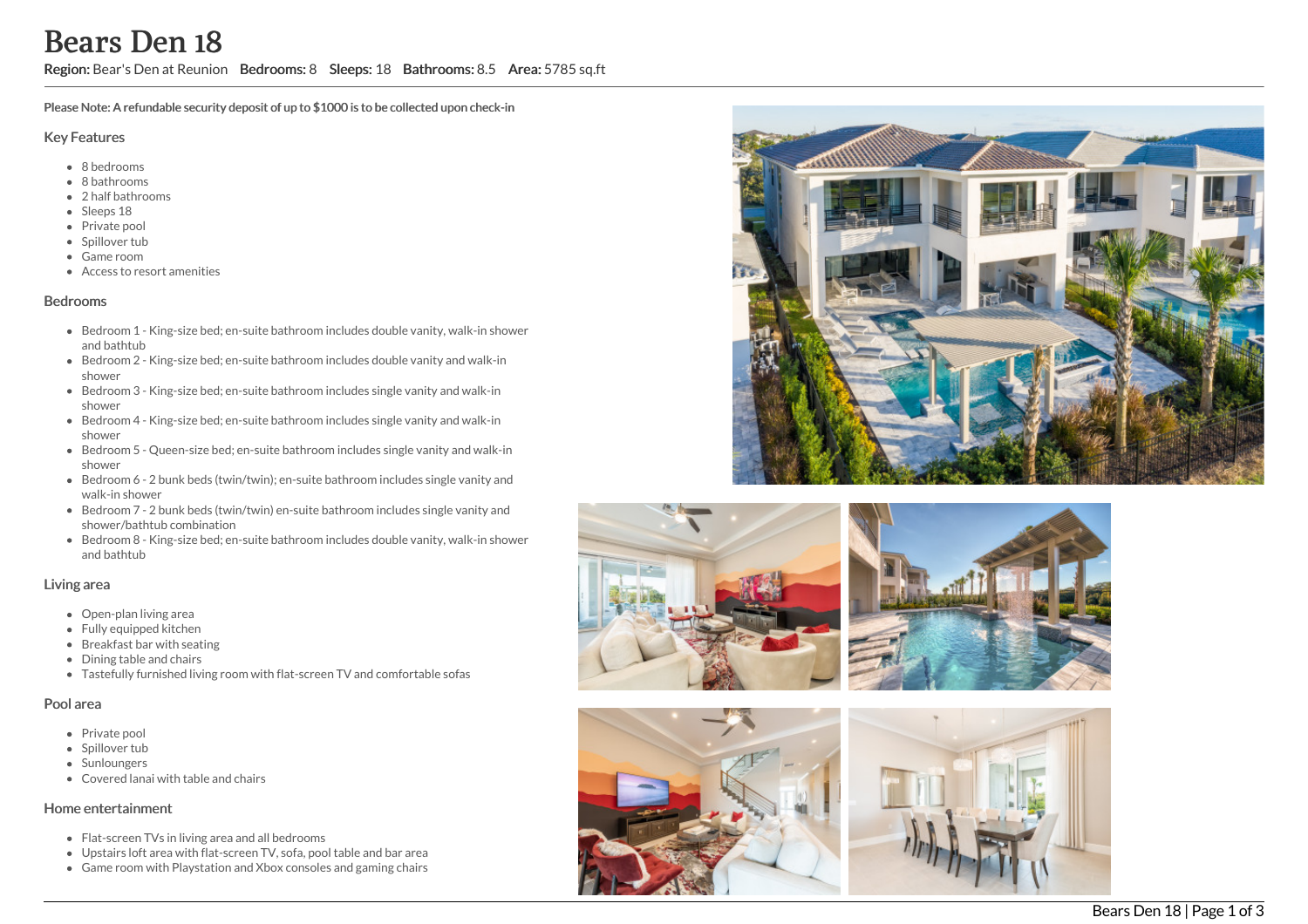#### General

- Air conditioning throughout
- Complimentary wifi
- Bedding and towels in clu d e d
- Private parking

## Laundry room

- Washer and dryer
- Iron and ironing board

## Children's equipment available for hire

- C rib
- Stroller
- Hig h c h air
- Pack and play

# Places of interest

- G olf c o u r s e 1 mile
- Supermarket 1 mile
- Shopping mall 2 miles
- Disney World 6 miles
- Seaworld 15 miles
- Universal Studios 21 miles
- Legoland 25 miles
- Airport 27 miles
- B e a c h e s 7 5 mile s